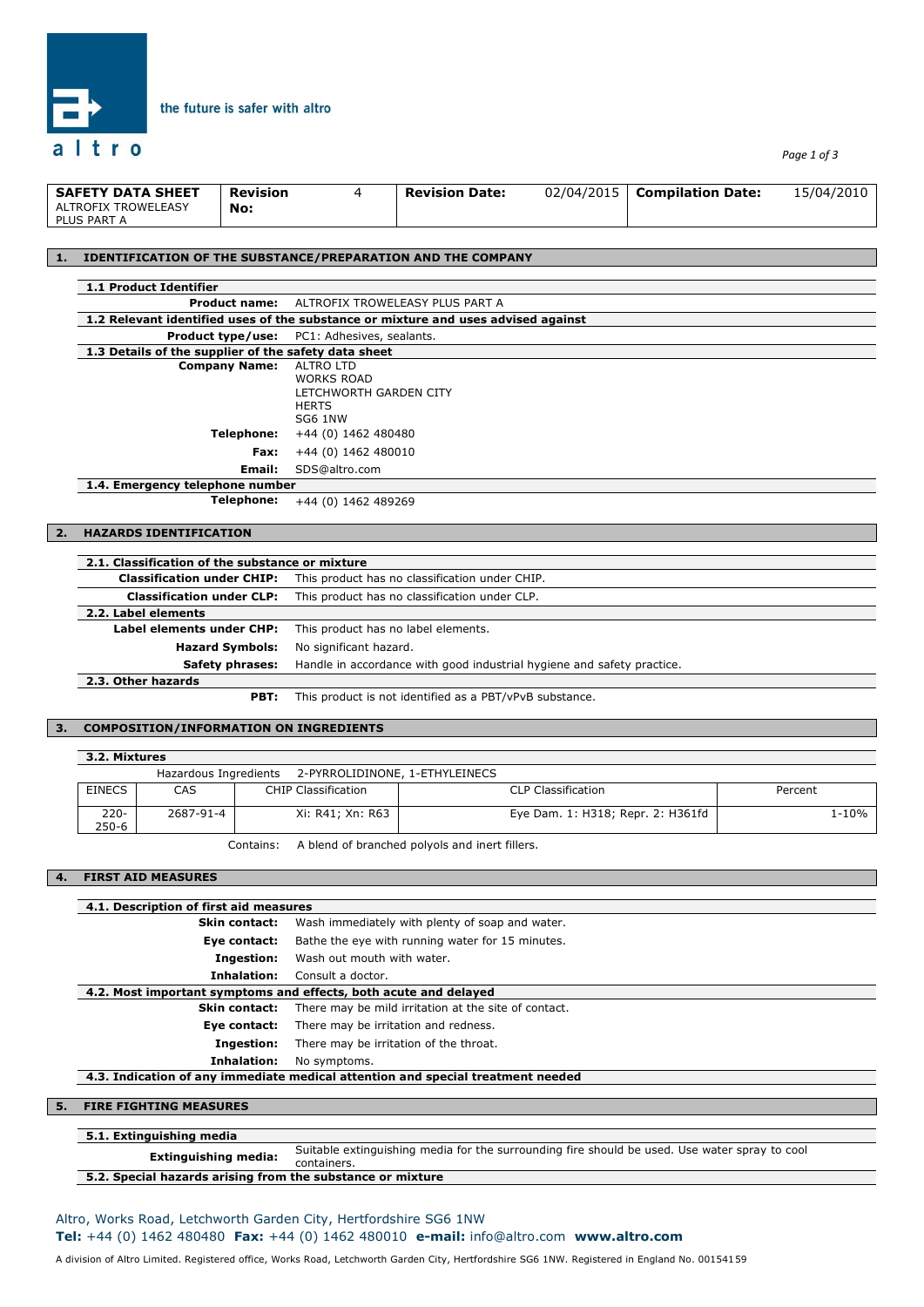

# the future is safer with altro

*Page 2 of 3*

|    | <b>SAFETY DATA SHEET</b><br><b>ALTROFIX TROWELEASY</b><br>PLUS PART A                                    | <b>Revision</b><br>No:      | 4                                           | <b>Revision Date:</b>                                                       | 02/04/2015 | <b>Compilation Date:</b>                                                                                  | 15/04/2010 |  |
|----|----------------------------------------------------------------------------------------------------------|-----------------------------|---------------------------------------------|-----------------------------------------------------------------------------|------------|-----------------------------------------------------------------------------------------------------------|------------|--|
|    |                                                                                                          |                             |                                             |                                                                             |            |                                                                                                           |            |  |
|    | <b>Exposure hazards:</b>                                                                                 |                             | In combustion emits toxic fumes.            |                                                                             |            |                                                                                                           |            |  |
|    | 5.3. Advice for fire-fighters                                                                            |                             |                                             |                                                                             |            |                                                                                                           |            |  |
|    | <b>Advice for fire-fighters:</b>                                                                         |                             | eyes.                                       |                                                                             |            | Wear self-contained breathing apparatus. Wear protective clothing to prevent contact with skin and        |            |  |
| 6. | <b>ACCIDENTAL RELEASE MEASURES</b>                                                                       |                             |                                             |                                                                             |            |                                                                                                           |            |  |
|    |                                                                                                          |                             |                                             |                                                                             |            |                                                                                                           |            |  |
|    | 6.1. Personal precautions, protective equipment and emergency procedures<br><b>Personal precautions:</b> |                             | the escape of liquid.                       |                                                                             |            | Refer to section 8 of SDS for personal protection details. Turn leaking containers leakside up to prevent |            |  |
|    | 6.2. Environmental precautions                                                                           |                             |                                             |                                                                             |            |                                                                                                           |            |  |
|    | <b>Environmental precautions:</b>                                                                        |                             |                                             | Do not discharge into drains or rivers. Contain the spillage using bunding. |            |                                                                                                           |            |  |
|    | 6.3. Methods and material for containment and cleaning up                                                |                             |                                             |                                                                             |            |                                                                                                           |            |  |
|    | Clean-up procedures:                                                                                     |                             | appropriate method.                         |                                                                             |            | Absorb into dry earth or sand. Transfer to a closable, labelled salvage container for disposal by an      |            |  |
|    | 6.4. Reference to other sections                                                                         |                             |                                             |                                                                             |            |                                                                                                           |            |  |
|    |                                                                                                          |                             |                                             |                                                                             |            |                                                                                                           |            |  |
| 7. | <b>HANDLING AND STORAGE</b>                                                                              |                             |                                             |                                                                             |            |                                                                                                           |            |  |
|    | 7.1. Precautions for safe handling                                                                       |                             |                                             |                                                                             |            |                                                                                                           |            |  |
|    | <b>Handling requirements:</b>                                                                            |                             |                                             | Ensure there is sufficient ventilation of the area.                         |            |                                                                                                           |            |  |
|    | 7.2. Conditions for safe storage, including any incompatibilities                                        |                             |                                             |                                                                             |            |                                                                                                           |            |  |
|    |                                                                                                          | <b>Storage conditions:</b>  |                                             | Store in cool, well ventilated area. Keep container tightly closed.         |            |                                                                                                           |            |  |
|    | Suitable packaging:                                                                                      |                             |                                             | Must only be kept in original packaging.                                    |            |                                                                                                           |            |  |
|    | 7.3. Specific end use(s)                                                                                 |                             |                                             |                                                                             |            |                                                                                                           |            |  |
|    |                                                                                                          |                             |                                             |                                                                             |            |                                                                                                           |            |  |
| 8. | <b>EXPOSURE CONTROLS / PERSONAL PROTECTION</b>                                                           |                             |                                             |                                                                             |            |                                                                                                           |            |  |
|    | 8.1. Control parameters                                                                                  |                             |                                             |                                                                             |            |                                                                                                           |            |  |
|    | <b>Workplace exposure limits:</b>                                                                        |                             | No data available.                          |                                                                             |            |                                                                                                           |            |  |
|    | <b>DNEL/PNEC Values</b>                                                                                  |                             |                                             |                                                                             |            |                                                                                                           |            |  |
|    |                                                                                                          | DNEL / PNEC                 | No data available.                          |                                                                             |            |                                                                                                           |            |  |
|    | 8.2. Exposure controls                                                                                   |                             |                                             |                                                                             |            |                                                                                                           |            |  |
|    | <b>Engineering measures:</b>                                                                             |                             |                                             | Ensure there is sufficient ventilation of the area.                         |            |                                                                                                           |            |  |
|    | <b>Respiratory protection:</b>                                                                           |                             | Respiratory protection not required.        |                                                                             |            |                                                                                                           |            |  |
|    |                                                                                                          | Hand protection:            | Protective gloves.                          |                                                                             |            |                                                                                                           |            |  |
|    |                                                                                                          | Eye protection:             | Safety glasses. Ensure eye bath is to hand. |                                                                             |            |                                                                                                           |            |  |
|    |                                                                                                          | <b>Skin protection:</b>     | Protective clothing.                        |                                                                             |            |                                                                                                           |            |  |
|    |                                                                                                          |                             |                                             |                                                                             |            |                                                                                                           |            |  |
|    | PHYSICAL AND CHEMICAL PROPERTIES                                                                         |                             |                                             |                                                                             |            |                                                                                                           |            |  |
|    | 9.1. Information on basic physical and chemical properties                                               |                             |                                             |                                                                             |            |                                                                                                           |            |  |
|    |                                                                                                          | State:                      | Liquid                                      |                                                                             |            |                                                                                                           |            |  |
|    |                                                                                                          | Colour:                     | Off-white                                   |                                                                             |            |                                                                                                           |            |  |
|    |                                                                                                          | Odour:                      | Barely perceptible odour                    |                                                                             |            |                                                                                                           |            |  |
|    |                                                                                                          | Oxidising:                  | Non-oxidising (by EC criteria)              |                                                                             |            |                                                                                                           |            |  |
|    |                                                                                                          | Solubility in water:        | Not miscible                                |                                                                             |            |                                                                                                           |            |  |
|    |                                                                                                          | Viscosity:                  | Highly viscous                              |                                                                             |            |                                                                                                           |            |  |
|    |                                                                                                          | Flash point <sup>o</sup> C: | >70                                         |                                                                             |            |                                                                                                           |            |  |
|    |                                                                                                          | <b>Relative density:</b>    | 1.6 @ 20'C                                  |                                                                             |            |                                                                                                           |            |  |
|    | 9.2. Other information                                                                                   |                             |                                             |                                                                             |            |                                                                                                           |            |  |
|    |                                                                                                          | <b>Other information:</b>   | No data available.                          |                                                                             |            |                                                                                                           |            |  |
|    | <b>10. STABILITY AND REACTIVITY</b>                                                                      |                             |                                             |                                                                             |            |                                                                                                           |            |  |
|    |                                                                                                          |                             |                                             |                                                                             |            |                                                                                                           |            |  |
|    | 10.1. Reactivity<br>10.2. Chemical stability                                                             |                             |                                             |                                                                             |            |                                                                                                           |            |  |
|    |                                                                                                          | <b>Chemical stability:</b>  | Stable under normal conditions.             |                                                                             |            |                                                                                                           |            |  |
|    | 10.3. Possibility of hazardous reactions                                                                 |                             |                                             |                                                                             |            |                                                                                                           |            |  |

**10.4. Conditions to avoid**

Altro, Works Road, Letchworth Garden City, Hertfordshire SG6 1NW

**Tel:** +44 (0) 1462 480480 **Fax:** +44 (0) 1462 480010 **e-mail:** info@altro.com **www.altro.com**